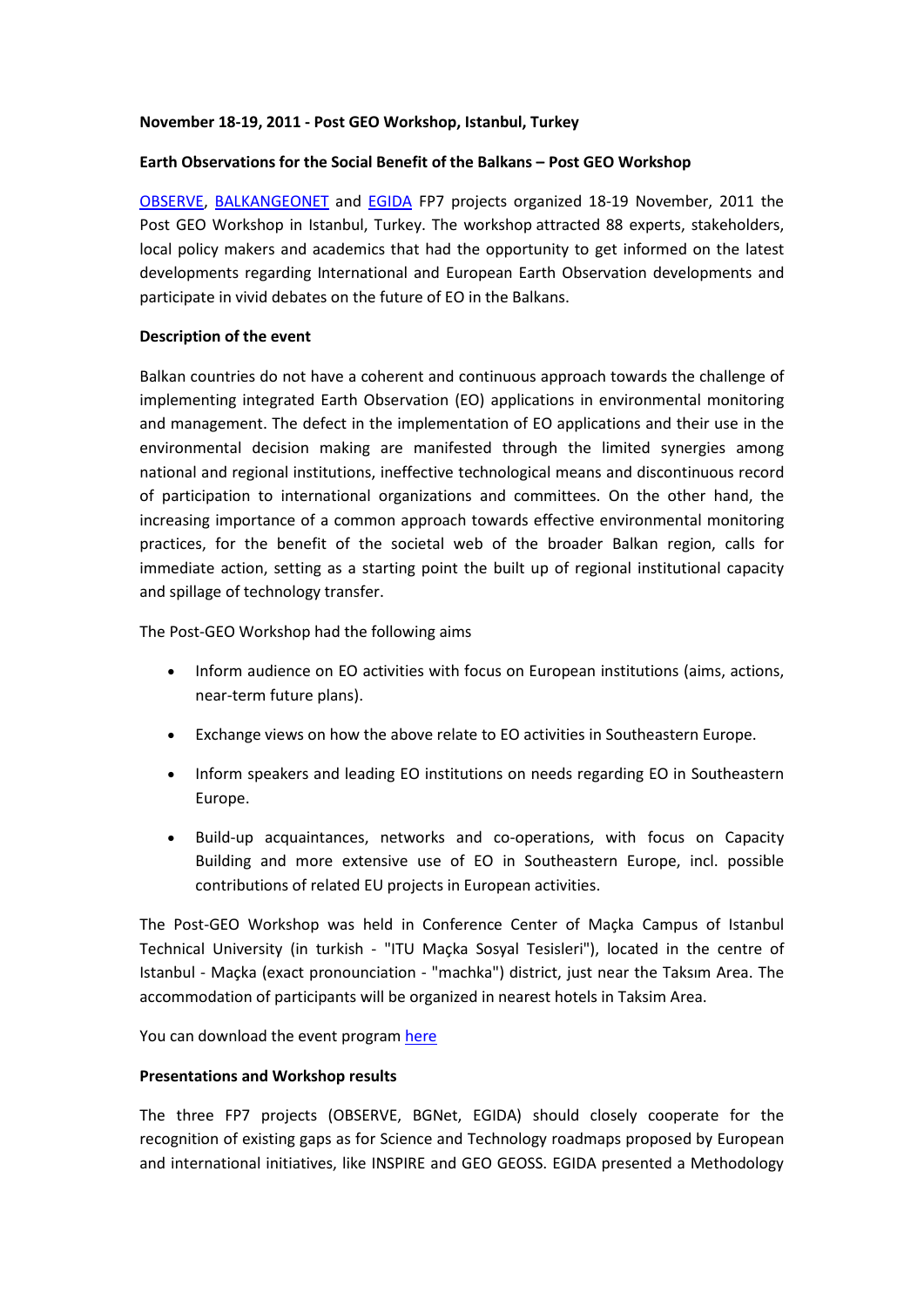as a possible starting point. In addition the initiatives should exploit and Brokering approach (developed in the context of the FP7 EuroGEOSS project) with existing networks and training activities/initiatives (GEO, ISPRS, IEEE, etc) and Consider also existing international standards and available technologies (e.g. ISO/OGC, INSPIRE, EuroGEOSS Broker, etc.).Finally, possibilities of seeking common funding opportunities for Horizon 2014-2020: Research/Innovation/Education on EO and space related were discussed.

Workshop results and conclusions will be presented in details in the deliverable of OBSERVE project D3.3. In addition all workshop presentations can be downloaded from our Knowledge Base Repository a[t www.observe-fp7.eu.](http://www.observe-fp7.eu/)



Prof Altan of ITU opening the workshop Mr. Stefano Nativi of EGIDA project





Prof Stuart Marsh of British Geological Survey



Vojko Bratina from the EC





Networking at caucus Concluding remarks and ending of sessions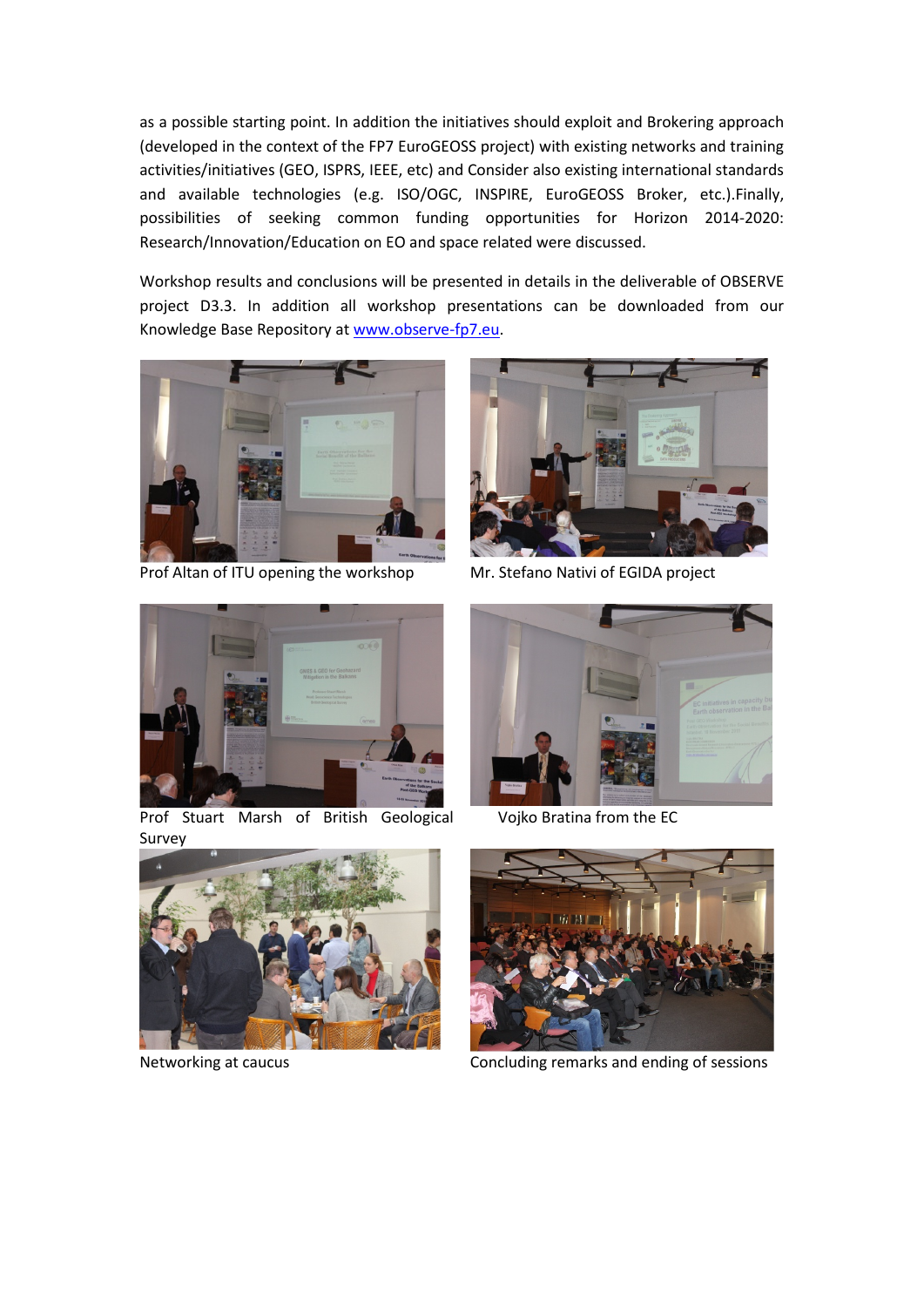## **OBSERVE Competition**



**Promoting use of Earth Observation Data for the social benefit of the Balkans".** 



# **Objectives of the Competition**

Participants from the Balkans are invited to analyse given air quality data sets and to report their findings to the organizers of the competition. The analysis results shall describe typical phenomena that are contained in the data such as pollution levels, their spatial relationships, temporal evolutions, etc.

Every participant is given access to a time series of air quality data that cover the entire Balkan region. Our aim is to acquaint the participants with data that shall be interpreted from different perspectives such as local and temporal phenomena, intensity variations, observed patterns, etc. The individual findings shall then be submitted to the organizers of the competition as a written report. A committee will assess the submissions and select a first prize winner and two runner-ups..

We expect to attract interest from academia (in particular, students) as well as from individuals being employed by institutions that want to learn more about the potential of Earth observation data for the Balkan area

The prize winners will be given the opportunity to present their results during the final event of the OBSERVE project that will be organized October 2012 in Thessaloniki, Greece. Travel funding (air tickets, accommodation and registration fee, for OBSERVE's final event in Thessaloniki) will be offered to the prize winners by the OBSERVE project.

Furthermore the prize winners' contributions will be published to SEE-J-EOG (South-Eastern European Journal of Earth Observation and Geomatics).